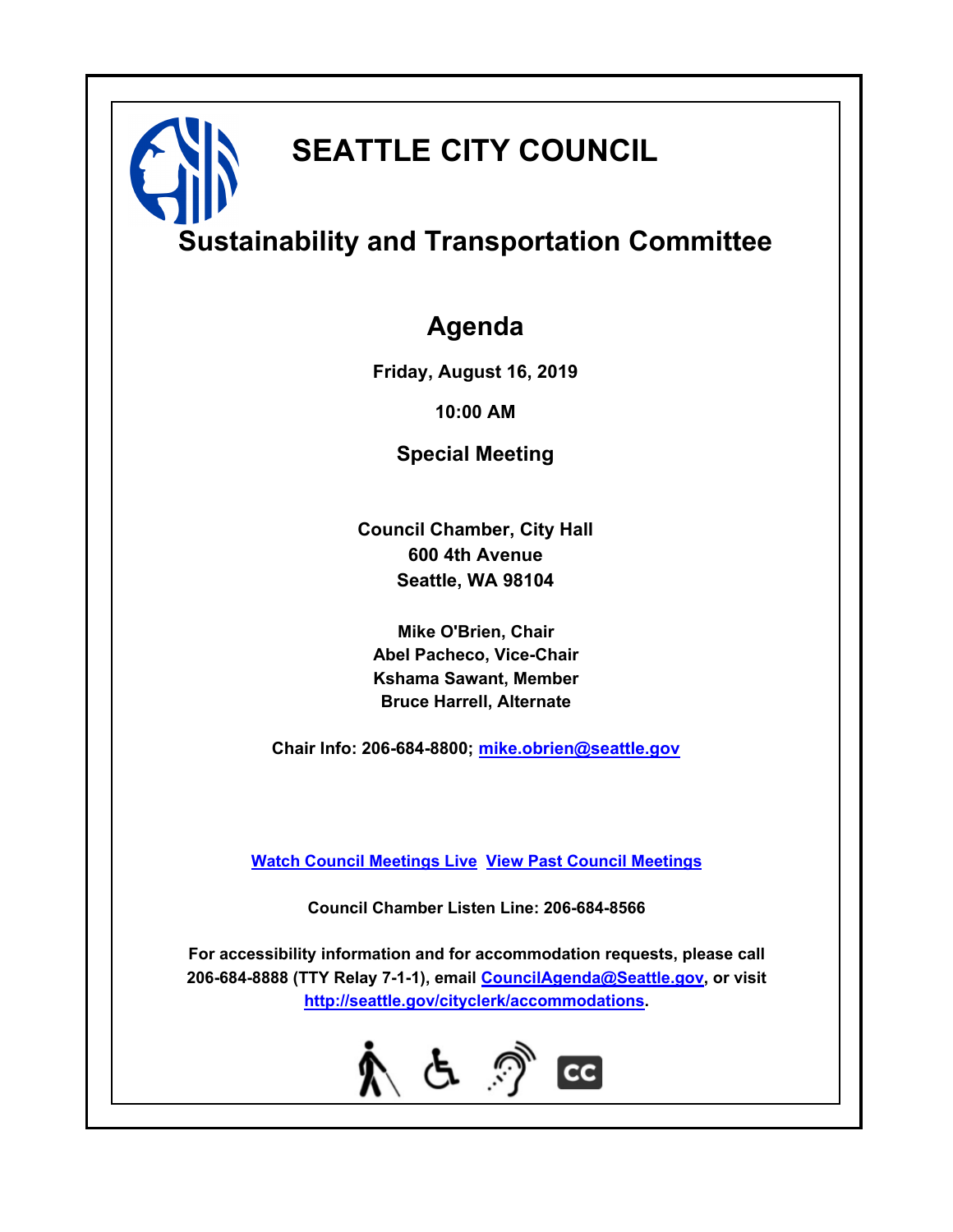# **SEATTLE CITY COUNCIL Sustainability and Transportation Committee Agenda August 16, 2019 - 10:00 AM Special Meeting**

# **Meeting Location:**

Council Chamber, City Hall, 600 4th Avenue, Seattle, WA 98104

# **Committee Website:**

http://www.seattle.gov/council/committees/transportation

This meeting also constitutes a meeting of the City Council, provided that the meeting shall be conducted as a committee meeting under the Council Rules and Procedures, and Council action shall be limited to committee business.

*Please Note: Times listed are estimated*

## **A. Call To Order**

- **B. Approval of the Agenda**
- **C. Public Comment**

*(8 minutes)*

**D. Items of Business**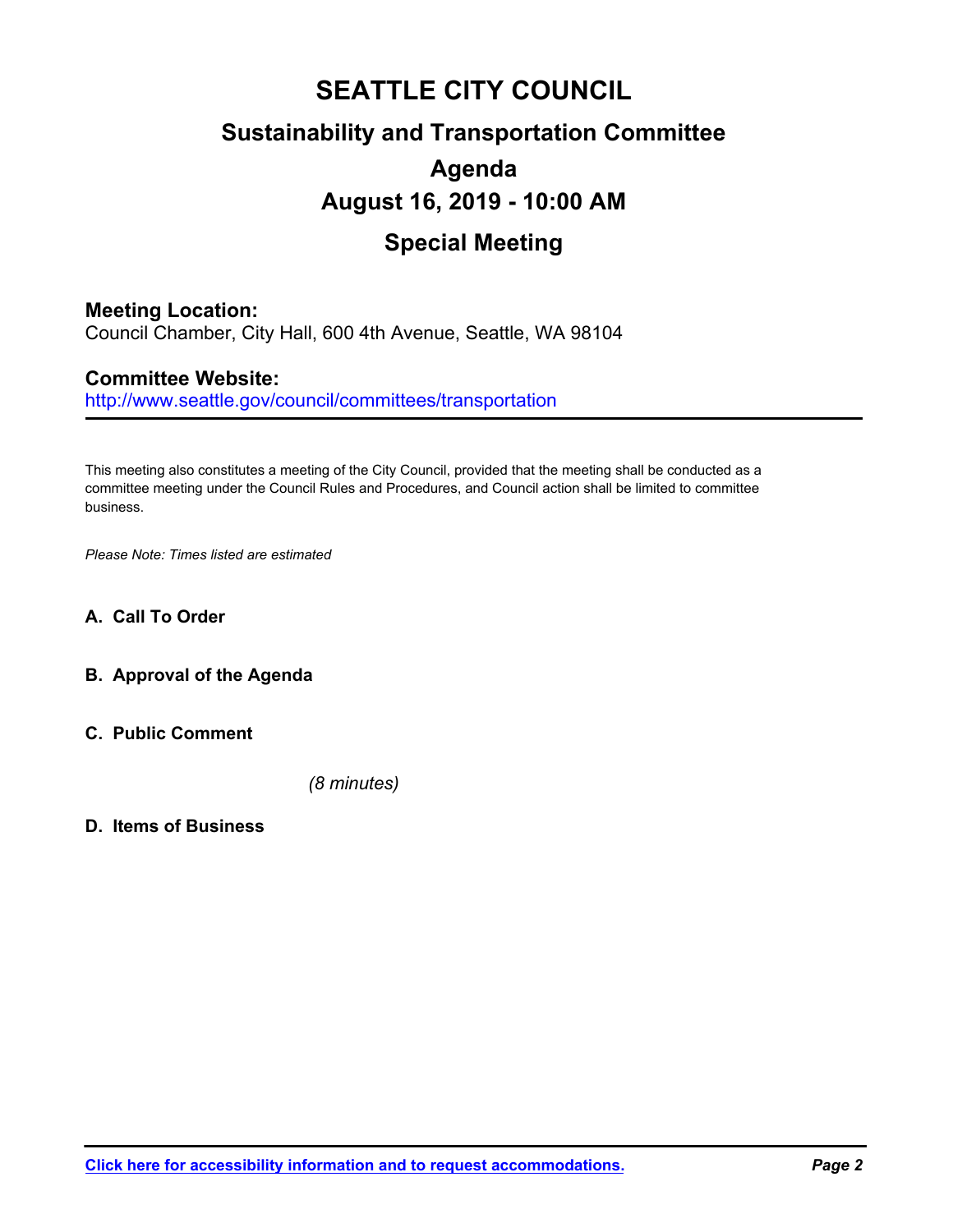**AN ORDINANCE relating to certain City-owned properties located in the South Lake Union neighborhood and declaring them as surplus to the City's needs; removing the properties from the limited access highway purposes property designation previously assigned to them; authorizing sale of the properties for an aggregate selling price of \$138,500,000, together with additional cash and non-cash consideration, including the purchaser's covenant to develop affordable housing and to negotiate a lease with the Seattle Parks and Recreation Department for a recreational facility to be located upon a portion of one of the properties; authorizing the Mayor or designee to execute a Memorandum of Understanding for the sale of the property consistent with its terms; authorizing the Superintendent of the Parks and Recreation Department or designee to negotiate, execute, and deliver a lease of the recreational facility; authorizing the Director of the Seattle Department of Transportation or designee to negotiate, execute, and deliver all other documents necessary or appropriate to effect the foregoing and to carry out the transactions described in this ordinance; and ratifying and confirming certain prior acts. 1.** [CB 119609](http://seattle.legistar.com/gateway.aspx?m=l&id=/matter.aspx?key=8933)

*Attachments:* [Att 1 – Legal Description of Properties](http://seattle.legistar.com/gateway.aspx?M=F&ID=f646a169-57f6-47e7-b23c-458593c8aadf.docx)

[Att 2 - Memorandum of Understanding \(Mercer Mega Block\)](http://seattle.legistar.com/gateway.aspx?M=F&ID=040c81a8-8bd4-43f4-9e35-7f3261484618.pdf)

# *Supporting*

**Documents:** [Summary and Fiscal Note](http://seattle.legistar.com/gateway.aspx?M=F&ID=3607a1bc-8fc4-4535-8613-0099186923b2.docx) [Summary Ex 1 - Property Location Map](http://seattle.legistar.com/gateway.aspx?M=F&ID=2ed7dd0f-4cc1-4b9b-b39c-10b4992330a3.pdf) [Mayor's Letter](http://seattle.legistar.com/gateway.aspx?M=F&ID=5f0ba2ee-0b58-437d-8c8f-573cd35f8ed7.pdf) [SDOT Presentation](http://seattle.legistar.com/gateway.aspx?M=F&ID=5b229b5b-7efb-4857-9973-07e34e3f93b7.pdf) [Central Staff Memo](http://seattle.legistar.com/gateway.aspx?M=F&ID=bcae3ea7-4c13-4fb8-bc5b-15e703b036b4.pdf) **[Presentation](http://seattle.legistar.com/gateway.aspx?M=F&ID=f25781a4-b438-4ebd-bad6-75fc16f39091.pdf)** 

### **Briefing and Discussion**

**Presenters:** Ben Noble, Director, and Steven Shain, City Budget Office; Sam Spencer, Seattle Department of Transportation (SDOT); Leslie Brinson, Mayor's Office, Lish Whitson, Council Central Staff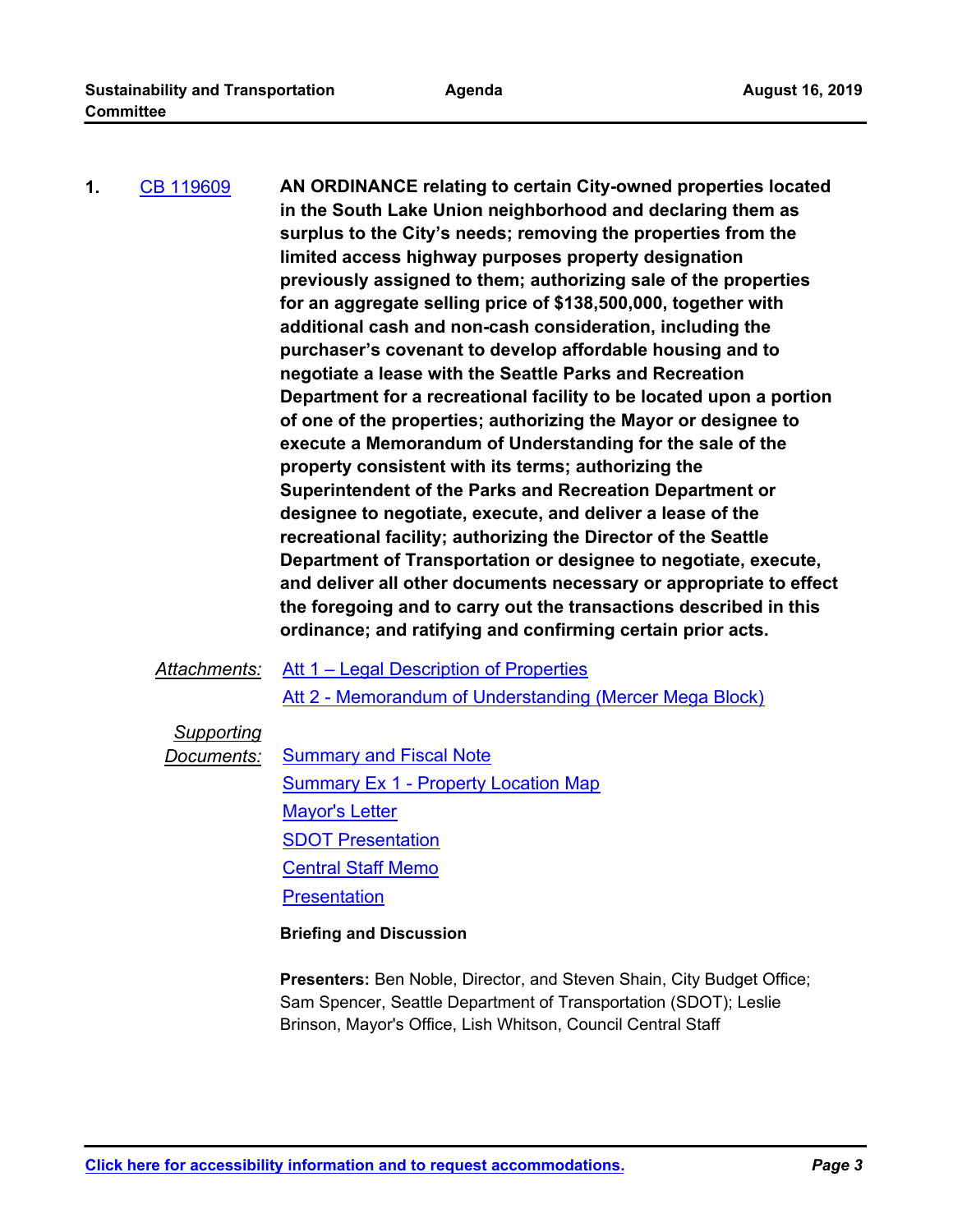| 2. | CB 119608 | AN ORDINANCE relating to the City-owned property located at         |
|----|-----------|---------------------------------------------------------------------|
|    |           | 702 Roy Street in a portion of Lot 4, Block 2, Eden Addition to the |
|    |           | City of Seattle; laying off, opening, widening, extending, and      |
|    |           | establishing a portion of Roy Street; and placing the property      |
|    |           | under the jurisdiction of the Seattle Department of Transportation. |

*Attachments:* [Ex A - Right-of-Way Dedication Map](http://seattle.legistar.com/gateway.aspx?M=F&ID=f54942bc-3d09-4e66-876f-d8fec3535798.pdf) [Ex B - Dedication Description](http://seattle.legistar.com/gateway.aspx?M=F&ID=81fa7665-da0e-41f5-8252-ac280fb2f0d1.pdf)

*Supporting*

**Documents:** [Summary and Fiscal Note](http://seattle.legistar.com/gateway.aspx?M=F&ID=300f7e4b-7881-4f48-be53-05ba96aff996.docx)

#### **Briefing and Discussion**

**Presenters:** Ben Noble, Director, and Steven Shain, City Budget Office; Sam Spencer, SDOT; Leslie Brinson, Mayor's Office; Lish Whitson, Council Central Staff

**A RESOLUTION requesting that the Seattle Department of Transportation develop a budget proposal for creating on-street bike and e-scooter parking. 3.** [Res 31898](http://seattle.legistar.com/gateway.aspx?m=l&id=/matter.aspx?key=8972)

# *Supporting*

*Documents:* [Summary and Fiscal Note](http://seattle.legistar.com/gateway.aspx?M=F&ID=1b15feed-9327-4183-9e68-4e67d6e625b4.docx)

**Briefing, Discussion, and Possible Vote**

**Presenter:** Councilmember Pacheco

**AN ORDINANCE relating to the construction of protected bicycle lanes; requiring major paving projects to include protected bicycle lanes as identified in The City of Seattle Bicycle Master Plan; and adding a new Chapter 15.80 to the Seattle Municipal Code. 4.** [CB 119601](http://seattle.legistar.com/gateway.aspx?m=l&id=/matter.aspx?key=8927)

## *Supporting*

**Documents:** [Summary and Fiscal Note](http://seattle.legistar.com/gateway.aspx?M=F&ID=7b5cbaaa-de4c-4bb2-bbed-3d25c8ef4284.docx)

**Briefing, Discussion, and Possible Vote**

**Presenter:** Kelli Refer, Legislative Aide to Councilmember O'Brien